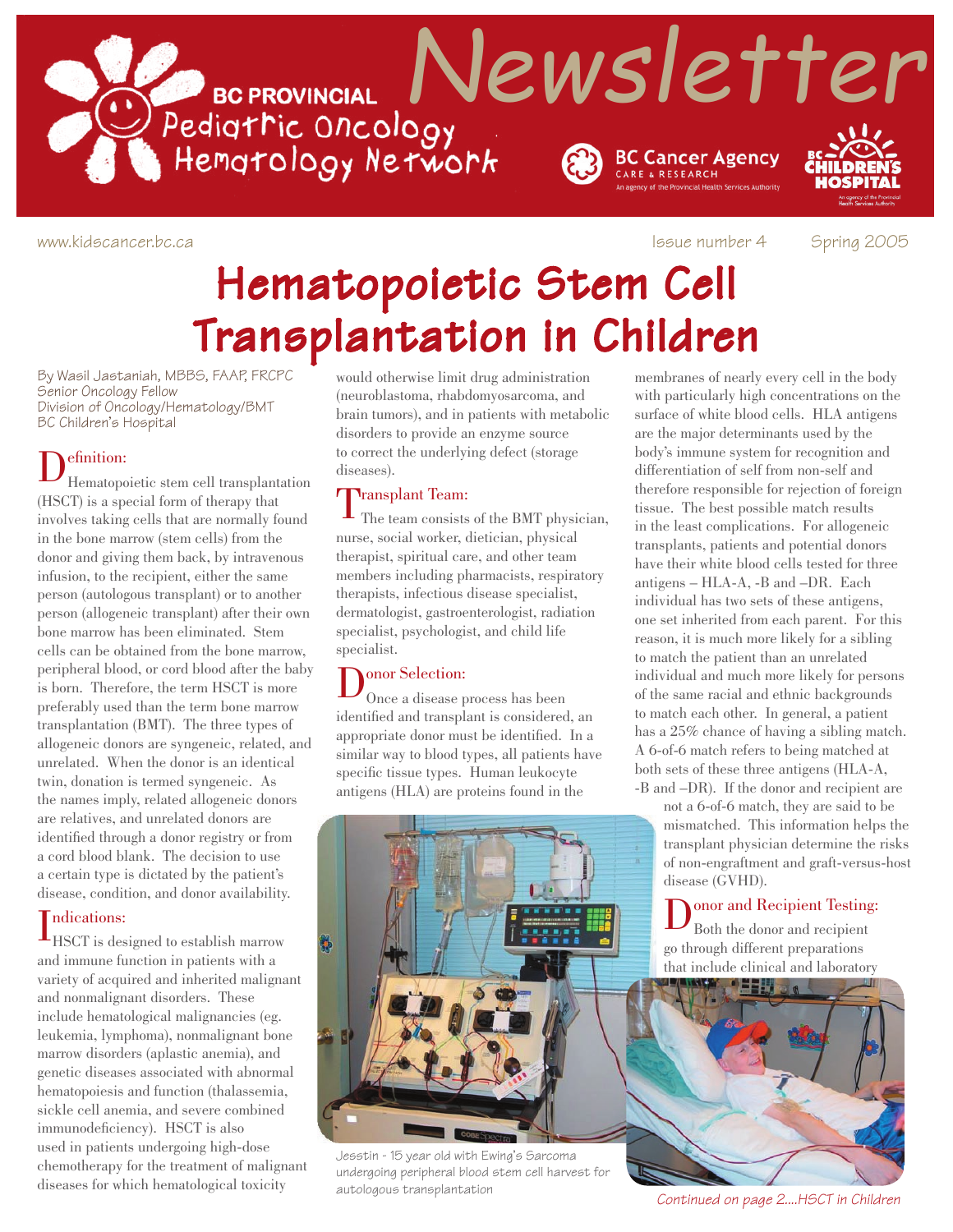# Networks and a Cancer Control Strategy



Paediatric Oncology could be viewed as a success story in health care. Over the past several decades advances in medicine have made it possible for more and more children to survive this terrible disease. However this means that more children are living with the after effects of either the disease and/or the effect of its treatment. So to truly have an impact on this disease on the lives of children, we must do more than what we have been doing.

At both the BC Children's Hospital and the BC Cancer Agency, we realize that we must change in the way cancer is managed! Such a change requires a change in the way we think about cancer and the way we manage the present cancer program. Cancer control is a mandate that aims to prevent cancer, cure cancer, and increase survival and quality of life for those who develop cancer by converting the knowledge gained through research, surveillance and outcome evaluation into strategies and actions.

This change requires us to become more than organizations that provide care – we must become "translational research" organizations. The translational research organizational model links the pathway

#### *Continued from page 1...HSCT in Children*

evaluations to determine health status and screen for blood borne pathogens. The harvest (collection) of donor stem cells is usually performed by multiple bone marrow aspirations from the iliac crest under a general anesthetic in the operating room. A volume of approximately 15 ml/kg is usually removed. Some donors will require a blood transfusion following their donation while the majority will only require iron supplementation. Some donors/patients (especially autologous transplants) will have their stem cells harvested from the peripheral blood. Chemotherapy and/or growth factors (G-CSF) are administered prior to harvesting to mobilize their stem cells

Provincial Pediatric Oncology/Hematology Network Co-Chair

Barbara possesses a wealth of experience and expertise in planning and resource allocation for BC's health sector. In addition to her role as Network Co-Chair, she is the Provincial Process Leader for Surgical Oncology at BCCA. Having a stepson who is an adult survivor of childhood leukemia, Barbara has a special and unique contribution to the Pediatric Oncology/Hematology Network.

from discovery research to improved health outcomes, and vice-versa. It acknowledges that there are two distinct uptakes of information. The first is innovation and the second is the uptake of clinical research into practice and population application. The model is dependent on establishing and nurturing the "knowledge transfer" environments linking these separate domains.

Clearly, cancer control is too complex and broad a challenge for any single jurisdiction or organization to achieve by acting alone. A coordinated approach through a Network can improve access, integration, and continuity of programs and services in terms of cancer control. As a result, better prevention, detection, diagnosis, treatment, follow-up, and palliative care is possible. Networks facilitate the delivery of quality care on a population basis through the development of clinical practice guidelines and standards of practice, and the implementation of these things by:

- Offering continuing education/ mentorships/preceptorships;
- Monitoring outcomes through data management and analysis;
- Conducting and translating research;
- Consulting and liaising with stakeholders.

Networks also provide an opportunity for feedback on initiatives and existing services, and the implementation of delivery of

into the peripheral blood. The patient's stem cells are then collected via a cell separator, cryopreserved, and thawed at the time of reinfusion.

**T**ransplantation process:<br>For the recipient, this is generally divided into the following 5 phases:

- 1) conditioning
- 2) stem cell infusion
- 3) neutropenic phase
- 4) engraftment phase
- 5) post engraftment period

evidence-based oncology practice. This feedback has led to significant clinical guidelines upgrades and expansion of web-based services and resources for care providers working in communities. Welldeveloped networks can provide a resource to communities to meet many existing needs.

Put more simply, networks translate knowledge into action.

Networks are different from the usual organizational structures. There are two key features of a network that set it apart from other systems -- its interconnectivity and its informal nature. It is for this reason that Networks can be more responsive. Networks are a useful structure for provincial health strategies, which involve autonomous organizations and self-regulating professions.

#### What makes a network successful?

Well, first and foremost a network has to focus on topics that are important to its members. The members need to share core values. The network is built upon the personal relationships of its members. Also important is the structure of the network - it needs to have an active and passionate core group and be led by someone who is a respected opinion leader. Lastly there are supports to networks that help let the network continue to grow. These include ensuring members have the time and support to be involved, supporting communications between members, and providing forums for dialogue.

*Conditioning* typically begins 7-10 days prior to stem cell infusion. The purpose is to deliver chemotherapy and/or radiation to eliminate malignancy, prevent rejection of new stem cells, and create space for the new cells. The most common conditioning regimens include cyclophosphamide and busulfan ± total body irradiation. A number of other combinations are also used and commonly include drugs, such as etoposide, melphalan, and others. In addition, anti-T cell agents, such as antithymocyte globulin (ATG), may be added to the regimen in certain cases to prevent rejection of the graft. Patients undergoing allogeneic transplant also receive cyclosporine and methotrexate

*Continued on page 3....HSCT in Children*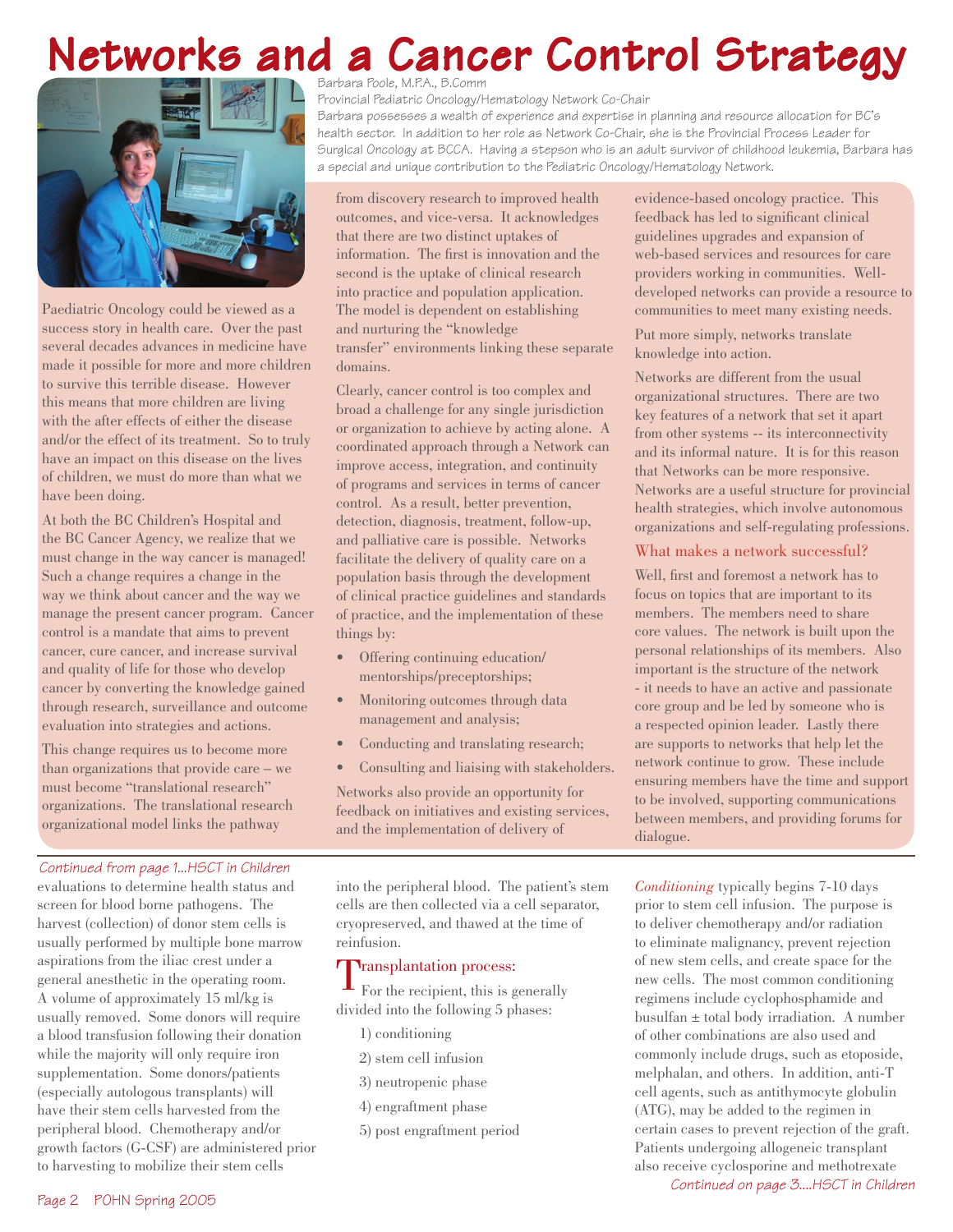

(or other immunosuppressive therapies) for GVHD prophylaxis. Patients generally tolerate conditioning well.

*Stem cell infusion* is performed by infusing the harvested stem cells through a central venous catheter, much like a blood transfusion. Before infusion, the patient is premedicated with acetaminophen, diphenhydramine, and hydrocortisone to prevent reaction. Anaphylaxis, volume overload, and transient GVHD are the major potential complications. In addition, stem cell products that have been cryopreserved (autologous) contain dimethyl sulfoxide (DMSO) as a preservative and potentially can cause renal failure, in addition to the unpleasant smell and taste.

*Neutropenic phase:* This starts following stem cell infusion and lasts until the infused stem cells start multiplying which may be up to 4 weeks; during this time the patient essentially has no effective immune system. Acute toxicities from the conditioning therapies occur during this period and include mucositis (inflammation and breakdown of mucous membranes causing pain, anorexia, poor nutrition, and increased risk of infection), infections (catheter related, gram negative sepsis, fungal infections, and viral infections especially respiratory viruses, and herpes simplex virus), and increased transfusion requirement. Intensive supportive care is the mainstay of successful passage through this phase.

*Engraftment (post neutropenic) phase:* During this period the greatest challenges are management of GVHD and prevention of infections (especially CMV). In HSCT, the immune system is part of the transplanted organ; therefore, the new immune system can attack the entire body. When this occurs, it is termed GVHD. This generally involves the skin, gastrointestinal tract, and the liver causing rash, diarrhea, and

hyperbilirubinemia, respectively, in its acute form. This can continue as a mild localized disease to an extensive multisystem disease in its chronic form. The good side of GVHD is the graft versus leukemia (GVL) effect that

also may be present. In addition, patients may develop an entity called

hepatic veno-occlusive disease (sinusoidal obstruction syndrome) that is characterized by hepatomegaly, jaundice, fluid retention, and platelet transfusion refractoriness. It develops in 5-20% of patients and is related to the intensity of the preparative regimen. The diagnosis is made on clinical grounds. The prognosis is related to the degree of liver and kidney dysfunction. The treatment is supportive with careful management of fluid overload.

*Post engraftment period:* This period lasts for months to years and is characterized by poor T-cell immunity, slow immune reconstitution, and management of acute and/or chronic GVHD. Patients who received total body irradiation often have significant splenic dysfunction. Therefore, the risk of infection

from encapsulated organisms is increased and any fever should be considered as a sign of infection and treated empirically until proven otherwise. In addition, varicella zoster virus (VZV) infection traditionally may develop in 40- 50% within the first year of transplant. Because there is a high risk of dissemination (30-50%) and potential risk of death among transplantation recipients,

prompt institution of intravenous antiviral therapy is recommended if VZV reactivation or primary infection occurs. All patients should receive pneumocystis carinii pneumonia (PCP) prophylaxis until evidence of immune reconstitution develops. The peak incidence of nonbacterial, nonfungal interstitial pneumonia (diffuse infiltrates with hypoxia) is 40-80 days post-transplant. The most common causes of interstitial

pneumonia are CMV, PCP (in patients not receiving prophylaxis), and "idiopathic" pneumonias. Prompt hospitalization and investigation is required.

#### **T** mmunizations:

I The prevention of infectious complications plays an important role in improving longterm outcome. Re-immunization for HSCT recipients may prevent the development of preventable diseases. See accompanying article on immunization recommendations.

## **T** mportant follow-up issues:

**I** mportant follow-up issues:<br>*Medications* (steroid/cyclosporine): Patients are usually discharged from hospital on GVHD prophylaxis or therapy. Some of these have specific complications that need to be monitored. Hypertension, hypomagnesemia, insulin-dependent diabetes mellitus, hyperkalemia, photosensitivity, renal impairment, and poor bone mineralization are some examples.

*Blood products:* If transfusions are required in the first 12 months following transplant, these blood products should be irradiated to prevent GVHD in these immunocompromised hosts. Patients previously supported by CMV seronegative blood products should continue CMV negative transfusions.

*Activities of daily living:* Return to school varies but most children are back to school within a year following transplant. The patient should be encouraged to exercise. Appetite starts to improve

Jesstin received an autologous transplant on February 18, 2005. He engrafted well and is now discharged from the hospital. One of his least favorite moments in transplant was smelling the stem cell reinfusion which he describes as "rotten oysters". His word of wisdom to others who are to go through transplant is to be patient with the recovery process and to celebrate each small step of improvement.

as salivary function, smell, and taste recover after chemoradiotherapy. Anorexia may persist in patients receiving cyclosporine or tacrolimus (an anti-GVHD drug). Contact with household pets (but not feces) is allowed if good hand washing follows the handling of pets. Contact with exotic pets, ducklings, chicks, and stray cats should be avoided.

Swimming in public or private pools, hot tubs, etc., should be discouraged until there is evidence of immune reconstitution. Patients should avoid the use of pesticides, solvents, fertilizers, or other potential myelosuppressive agents. The patient should use sun blocking creams (SPF 30 or greater) when outdoors to reduce the possibility of precipitating cutaneous GVHD. A

POHN Spring 2005 Page 3 *Continued on page 4....HSCT in Children*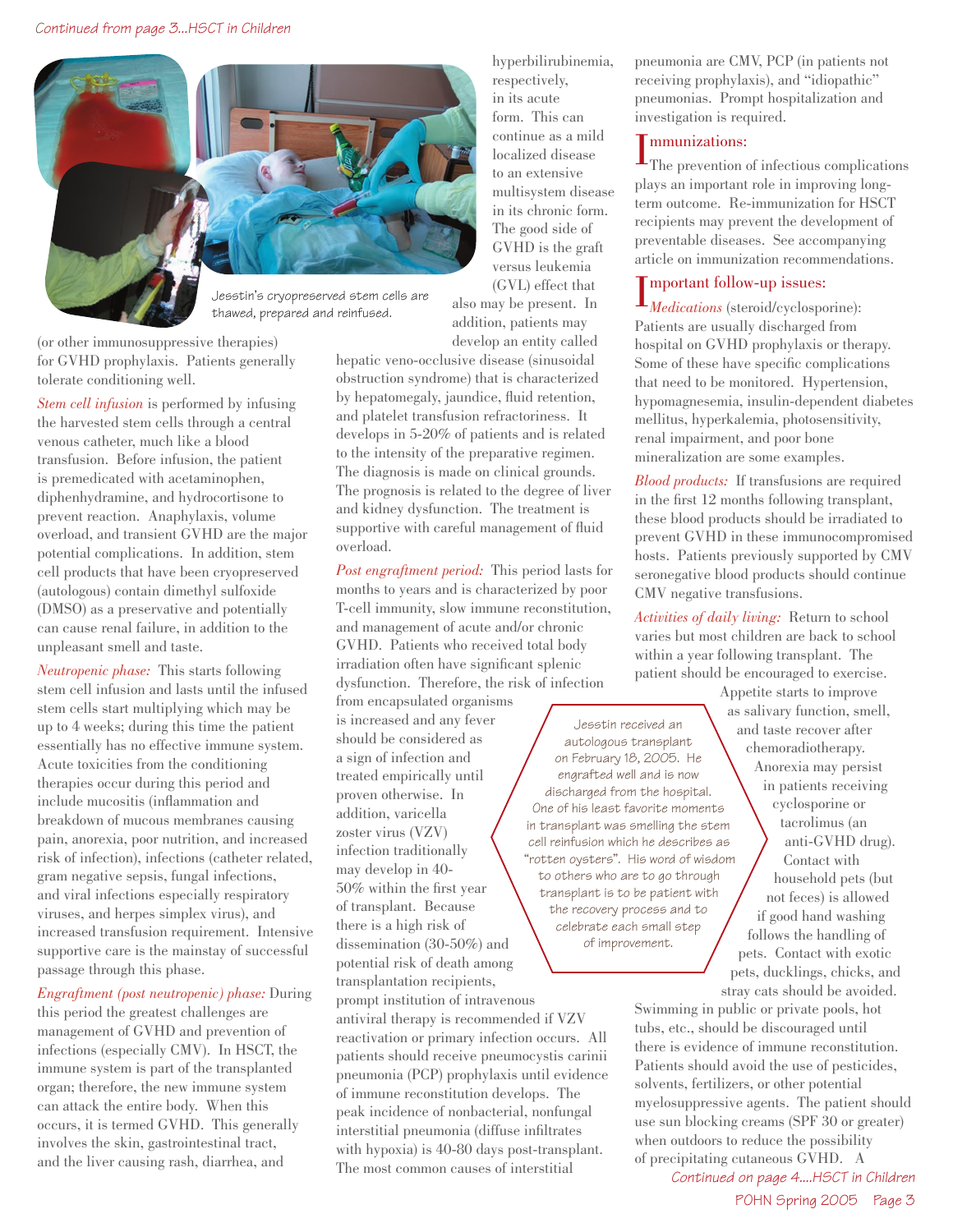#### *Continued from page 3...HSCT in Children*

comprehensive guide to going home after transplant is reviewed with and given to patients and families prior to discharge. This guide will be accessible shortly on our website (www.kidscancer.bc.ca).

*Long-term complications* (see Table 1): During follow-up visits special attention should be given to complications that relate to chemoradiotherapy (growth, development, pubertal stage, pulmonary, neurologic, and psychologic abnormalities), GVHD (skin, oral, ocular, lung, and gut), immunosuppression (infection), and underlying disease (relapse). In addition, the small risk of secondary malignancy should be kept in mind.

The development of new oral pain or dryness may alert to the development of chronic GVHD. Cataracts may develop 1-6 years after total body irradiation. The use of chronic steroid therapy may contribute to the development of cataracts. In patients with chronic GVHD, a Sjogren's-like syndrome with ocular sicca (dryness) may develop.

Growth, thyroid, and gonadal dysfunction may develop. Children require careful long-term follow-up and most will require

hormone supplement for development of secondary sexual characteristics.

Restrictive pulmonary abnormalities appear to peak at one year post-transplant. However, clinical restrictive lung disease is infrequent. Among patients with extensive chronic GVHD, 5- 10% will develop severe obstructive airway disease that resembles obliterative bronchiolitis.

Leukoencephalopathy may rarely develop in patients who receive intrathecal methotrexate and cranial irradiation. Some children, especially those who received cranial irradiation, may exhibit learning difficulties (especially in mathematics and abstract thinking).

Evidence suggests these abnormalities begin to appear 24-42 months post-transplant. Recognition of the problem, referral for psychological testing and special educational instructions should be considered for these children.

Patients develop a variety of coping mechanisms to deal with intensive medical care and life-threatening illnesses. Drug therapy with prednisone may increase emotional lability or provoke frank psychosis. Cyclosporine may cause tremors, and contribute to seizure development, as well as muscle cramping, lethargy and persistent nausea.

#### *Rejection, relapse, and secondary*

*malignancies:* Late rejection more than one year post transplant has been very unusual (less than 5%). The risk of relapse is greatest in patients who have persistent disease at the time of transplant. For hematological malignancies most relapses occur within 1-2 years following transplant and few relapses have been observed beyond 3 years. The risk of developing a second malignancy (e.g. breast cancer, thyroid cancer, skin cancer, leukemia, or sarcomas) is greater than that

expected in the general population. The risk may be related to chemoradiotherapy exposure, an underlying genetic predisposition to cancer, or interactions among these factors.

In summary, many children are surviving HSCT and require long-term follow-up care. Long-term survivors are at risk for many complications that relate to the underlying disease for which transplantation is performed, as well as prior therapy, conditioning therapy, immunosuppression, and GVHD. Specific screening and prevention measures can lessen the risk of these complications.



Dr. Jastaniah is currently doing research work on immune responses in ALL and complications related to bone marrow transplants and hemoglobinopathy patients.

#### Table 1: Screening Considerations for Complications in Long-Term HSCT Survivors

|                        | rabit 1. Streeming Considerations for Compileations in Long-Term HSGT Survivors |                                  |
|------------------------|---------------------------------------------------------------------------------|----------------------------------|
| Complication           | Health Measures for the Physician                                               | Health Behaviors for the Patient |
| Immunodeficiency       | Immunize at 12 months with DT/Td, IPV, HepB,                                    | Avoid eating raw meats, contact  |
|                        | Hib, pneumococcal vaccine, and influenza                                        | to animals, and exposure to      |
|                        | Immunize at 2 years with MMR (if not                                            | construction sites.              |
|                        | contraindicated)                                                                |                                  |
|                        | PCP prophylaxis                                                                 |                                  |
| Chronic GVHD           | Monitor for GVHD (referral)                                                     | Use sunscreen                    |
|                        | Physiotherapy to prevent contractures                                           |                                  |
|                        | Artificial tears (keratoconjuctivitis)                                          |                                  |
| Secondary malignancies | Screen for skin, oropharyngeal, and pulmonary                                   | Avoid smoking                    |
|                        | neoplasia                                                                       | Minimize sun exposure            |
|                        | Mammogram (patients >25 y)                                                      | Perform breast and skin self-    |
|                        | Gynecologic exam (Pap smear)                                                    | examination                      |
| Endocrinopathies/      | Monitor TSH, T4, growth velocity, secondary                                     |                                  |
| Osteopenia             | sexual characteristics, FSH, LH, and                                            |                                  |
|                        | testosterone                                                                    |                                  |
|                        | Recommend bisphosphonates, exercise, and                                        |                                  |
|                        | calcium                                                                         |                                  |
|                        | Consider hormone replacement                                                    |                                  |
| Pulmonary              | Pulmonary function test (including diffusion                                    | Avoid smoking                    |
|                        | capacity)                                                                       |                                  |
| Cardiac                | ECG with exercise stress                                                        | Avoid heavy weight lifting       |
| Renal                  | Serum creatinine, Blood pressure                                                |                                  |
| Dental                 | Dental assessment (caries)                                                      | Regular teeth brushing           |
| Ocular                 | Ophthalmologic examination and Schirmer test                                    |                                  |
| Hearing                | Audiometry                                                                      |                                  |
| Avascular necrosis     | Consider hip replacement                                                        |                                  |
| Learning impairment    | Psychological testing, including cognitive testing                              |                                  |
|                        | and IQ testing                                                                  |                                  |
|                        |                                                                                 |                                  |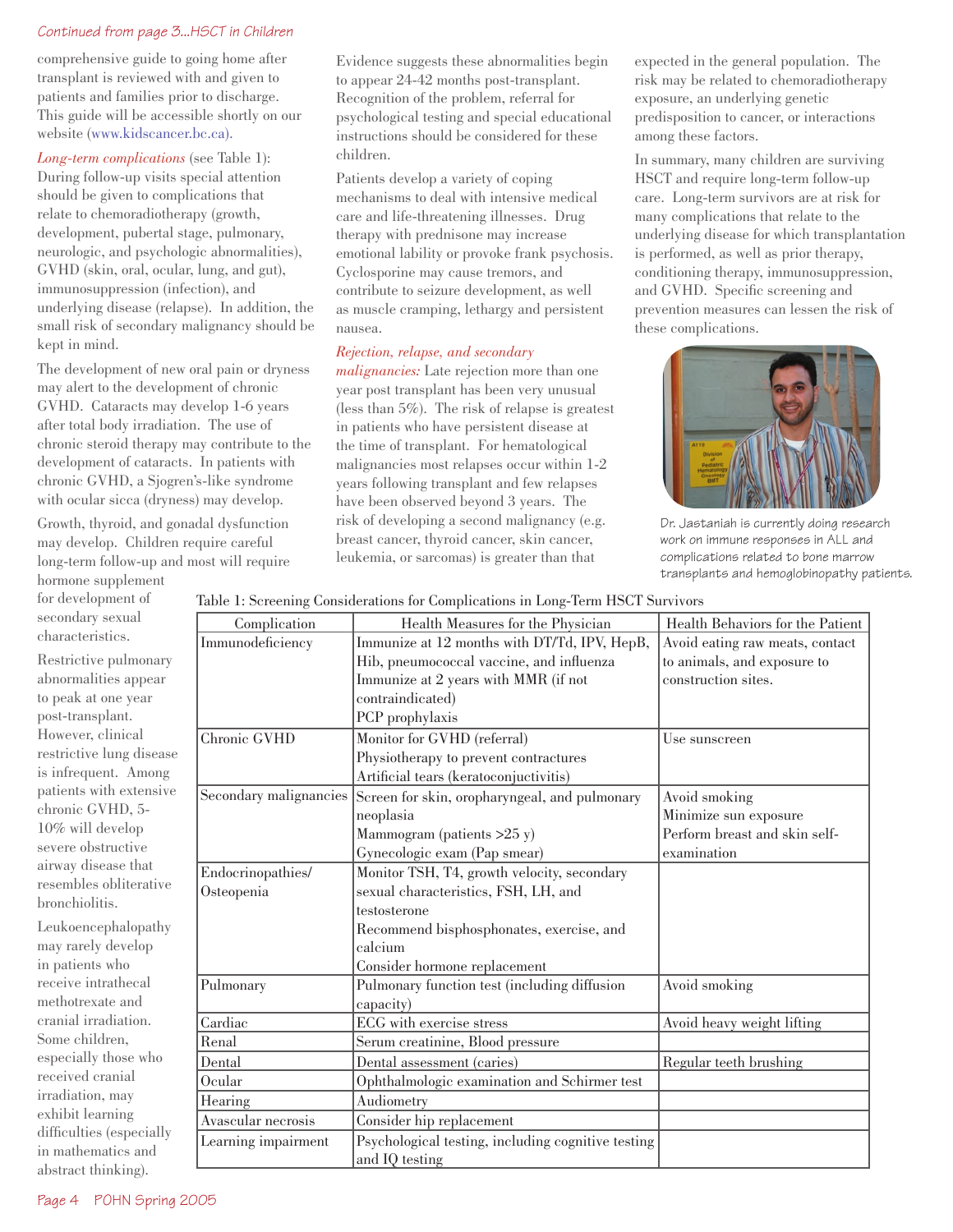# Immunization in Oncology and Hematology Patients and Families Current Recommendations

#### General Guidelines

• Updated guidelines for immunization schedules can be found at the BC Centre for Disease Control. Please visit the website for details of the following:

http://www.bccdc.org/content.php?item=193

- 2.0 Schedule A: Basic Immunization
- 3.0 Schedule B: Children 1 year but <7 years
- 4.0 Schedule C: Children 7 years to 18 years
- 8.0 Vaccines recommended for high risk clients
- 9.0 Adult/Child HSCT recipients: list of free vaccines
- 11.0 Worksheet for child HSCT recipients
- Documentation: It is very important to keep an accurate immunization record of the patient and all household members.
- Patients not receiving chemotherapy can be assumed to be normal and receive regular scheduled immunization.

#### Immunosuppressed Patients

Definition:

- Oncology patients receiving chemotherapy should be regarded as immunosuppressed during and for 3 months post chemotherapy.
- Allogeneic BMT patients not on immunosuppressive therapy should still be regarded as immunosuppressed for 2 years post transplant.

Guidelines:

- Live attenuated vaccines must be avoided, i.e oral polio, BCG, MMR (Measles, Mumps, Rubella), Varicella.
- Killed vaccines may be given as per schedule to immunosuppressed children without extra risk but may not be effective. Killed vaccines can be given provided the Absolute Neutrophil Count (ANC) and Absolute Lymphocyte Count (ALC) are  $>1.0 \times 10^9$ /L.
- Influenza vaccine should be given on an annual basis to children >6 months of age when ALC > 1.0 x 10<sup>9</sup>/L.

• Acute lymphoblastic leukemia patients:

 It is best to wait until they reach the maintenance phase of chemotherapy and give scheduled immunization prior to steroid pulse.

- Passive Immunization for exposed patients:
- Hepatitis A Immunoglobulin 0.02 mL/kg IM (max dose 2 mL)
- Hepatitis B HBIG 0.06 mL/kg IM (max dose 5 mL) in previously unvaccinated patients
- Measles Immunoglobulin 0.5 mL/kg IM (max dose 15 mL); give within 6 days of exposure regardless of previous immunization status
- Varicella VZIG 1 vial/10 kg IM (max 5 vials); give within 48 hours of exposure in susceptible individuals
- High Risk Hematology Patients: Refer to Section II 8.0 of BC Centre for Disease Control Guidelines
- Splenectomy or Sickle cell patients (Hb SS, SC, Sb-thal)

 One month before splenectomy or when diagnosed (on top of all the regular immunizations):

- ~Prevnar\*, Pneumovax-23 (then q5 years), Menjugate-C (\*No Prevnar if patient is fully immunized with the most current immunization schedule containing Prevnar)
- ~Hepatitis B vaccine (if patient likely to need blood products)
- ~Influenza vaccine (annually) for sickle cell patients only
- Hemophilia patients

 In addition to regular immunizations, give Hepatitis A and Hepatitis B vaccines subcutaneously in the first year of life.

• b-Thalassemia Major

 In addition to regular immunizations, give Hepatitis A and Hepatitis B vaccines before starting transfusions.

#### Household Members of Immunosuppressed Individuals

- Oral polio vaccine is the only live attenuated vaccine which should NOT be given to household members of an immunosuppressed child as the virus is shed for up to 12 weeks post immunization.
- Immediate family (parents and siblings) and household members should receive all currently recommended vaccines to reduce the risk of exposure of the immunosuppressed patient. These include:
	- ~Varicella vaccine for anyone with a negative history of varicella zoster virus (VZV) infection
	- ~Influenza vaccine on an annual basis
	- ~Meningococcal C conjugate vaccine
	- ~Pneumococcal conjugate vaccine

#### Post Treatment Patients

- For all patients except allogeneic transplants, active immunization should be continued. Many patients will have diminished titres. We recommend evaluating the immunity status six months after completing all chemotherapy. Measure antibody titres for polio, tetanus, measles, mumps, rubella, HSV, VZV, Hepatitis B. Boosters including live vaccines to be given depending on immune status.
- Allogeneic BMT patients should still be regarded as immunosuppressed for two years post transplant. A complete reimmunization with exception of no live viruses should be started according to Section 11.0 of BC Centre for Disease Control. Live vaccines should not be given until two years post treatment.

#### For more information:

Sung L. et al, Practical Vaccination Guidelines for Children with Cancer. Pediatr Child Health 2001:6;379-383.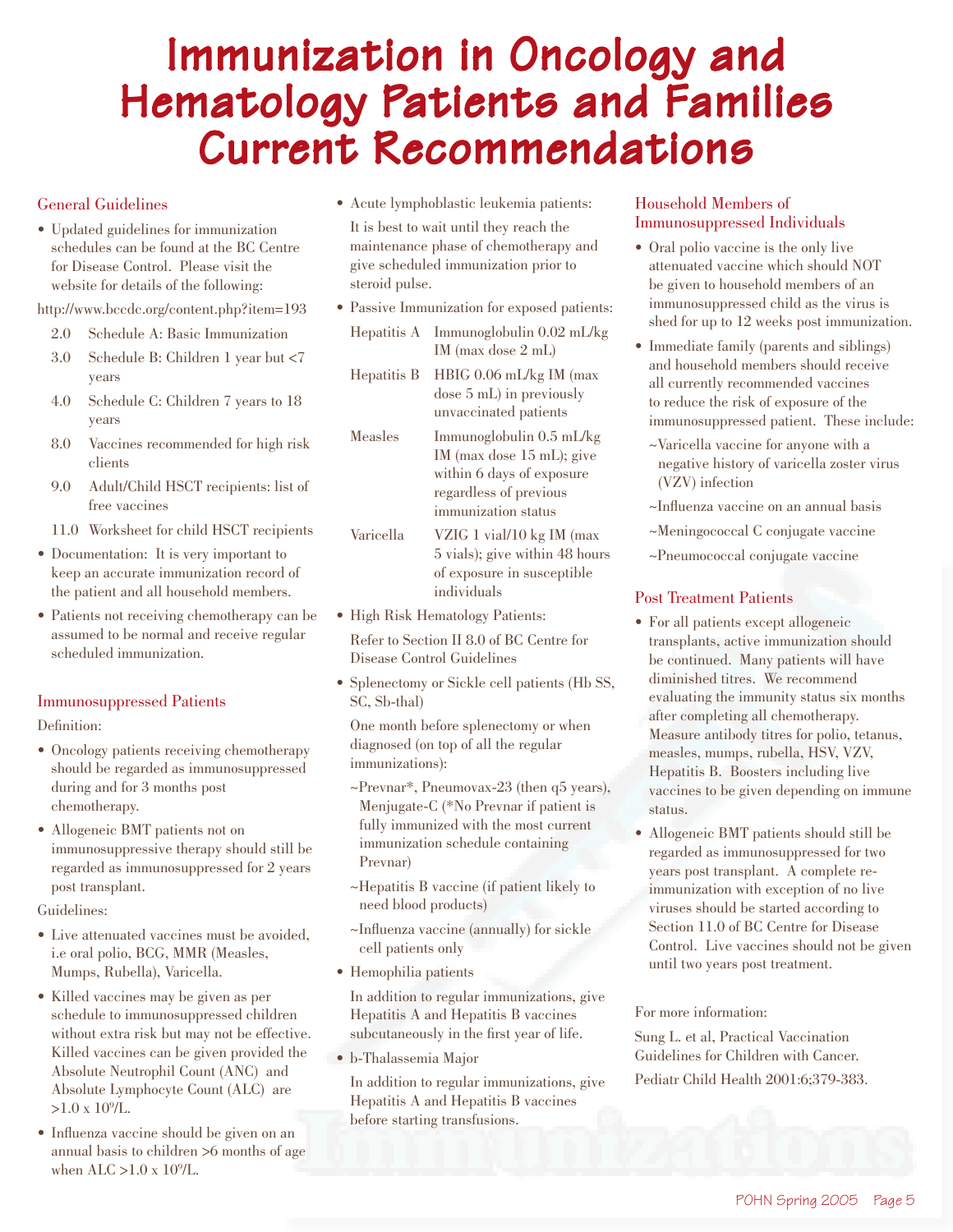# Network Activities

### Electronic Roadmaps

The pilot project for the use of electronic roadmaps on ALL patients is now underway at BCCH, Victoria, Prince George and Surrey.

### Regional Meetings

An education and meeting day was held at Kelowna General Hospital on October 15, 2004. It was well attended by pediatricians, nurses, and health care providers from Kelowna, Vernon, Penticton and Nelson.

An education session on pediatric oncology palliative care is planned for May 17, 2005 at Prince George Regional Hospital.

Contact us if you wish to have continuing education related to pediatric oncology/hematology held in your region.

### Website

The website www.kidscancer.bc.ca is being modified and revised. It will have a new look with updated information in June 2005. We appreciate feedback on the website as we continue to develop it.

### Long Term Follow-Up

We recognize that there is an urgent need to establish a program to follow-up the approximately 3,000 survivors of childhood cancer in BC. A proposal for a Surveillance Program for Adult Survivors of Childhood Cancer has been made to the PHSA. The proposed program will be based at BC Children's Hospital with satellite clinics in Victoria, Prince George, Kelowna and Surrey, involving a health care team comprising of pediatric oncologists, pediatricians, family practice oncologists, nurses, and other specialities.

### Palliative and Psychosocial Care

Plans are underway to establish working groups to assess and coordinate palliative and end of life care as well as psychosocial care for pediatric oncology patients around the province.

For more information relating to the Network and its activities, please contact Grace Chan, Network Coordinator, gchan@cw.bc.ca

## Mark Your Calendars

Balding for Dollars (www.baldingfordollars.com) April 16, 2005, 11:00 am - 4:00 pm Chan Family Health Education Centre & Research Institute For more information, contact Kelly May at (604) 240-4337 or Dan Mornar at (604) 721-0529 or (604) 875-2345 ext 6477 or email dmornar@cw.bc.ca





APON - Association of Pediatric Oncology Nurses - Local Chapter (www.apon.org) May 19, 2005, 6:00 pm BC Children's Hospital Ambulatory Care Building, Room K0-155 For more information contact Kerri O'Reilly at (604) 875-2345 ext 7693

Childrun - 20th Anniversary Celebration (www.childrun.com)

June 5, 2005 North-east parking lot of BC Children's Hospital For more information, contact the BCCH Foundation office at (604) 875-2444





SIOP / ICCCPO (www.siop.nl/siop2005 and www.icccpo.org) September 21-24, 2005 Vancouver Convention and Exhibition Centre, Vancouver, BC

International Confederation of Childhood Cancer Parent Organizations (ICCCPO) in conjunction with the 37th Congress of the International Society of Pediatric Oncology (SIOP) 2005 Theme: Pediatric Oncology

## BC Cancer Agency, Annual Cancer Conference

November 3-5, 2005 Westin Bayshore, Vancouver, BC 2005 Theme: Cancer and the Family Pediatric Oncology day is Saturday, November 5, 2005





Hemophilia 2006 (www.wfh.org)

27th International Congress of the World Federation of Hemophilia May 21-25, 2006 Vancouver Convention and Exhibition Centre, Vancouver, BC

For more information, email hemophilia2006@wfh.org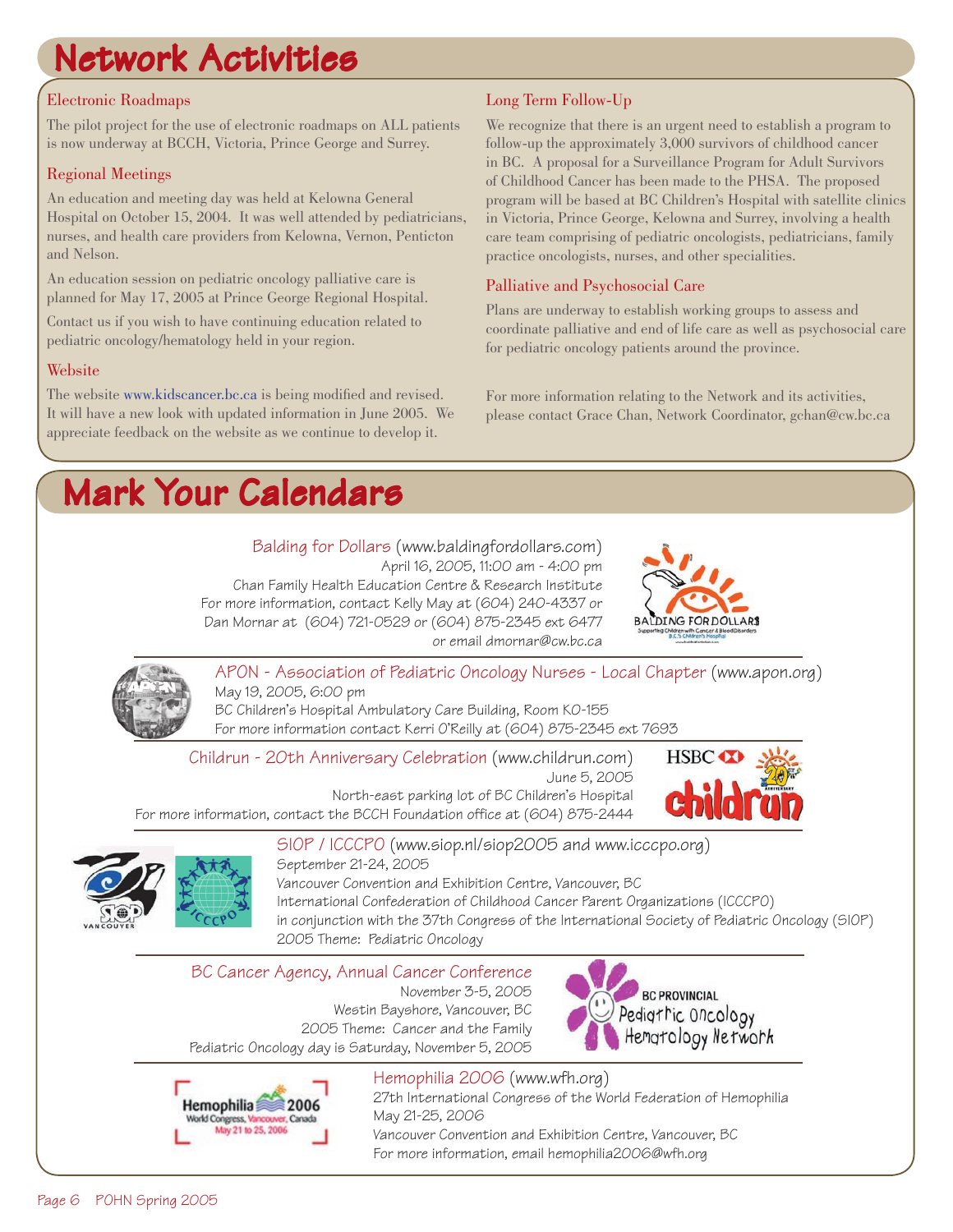